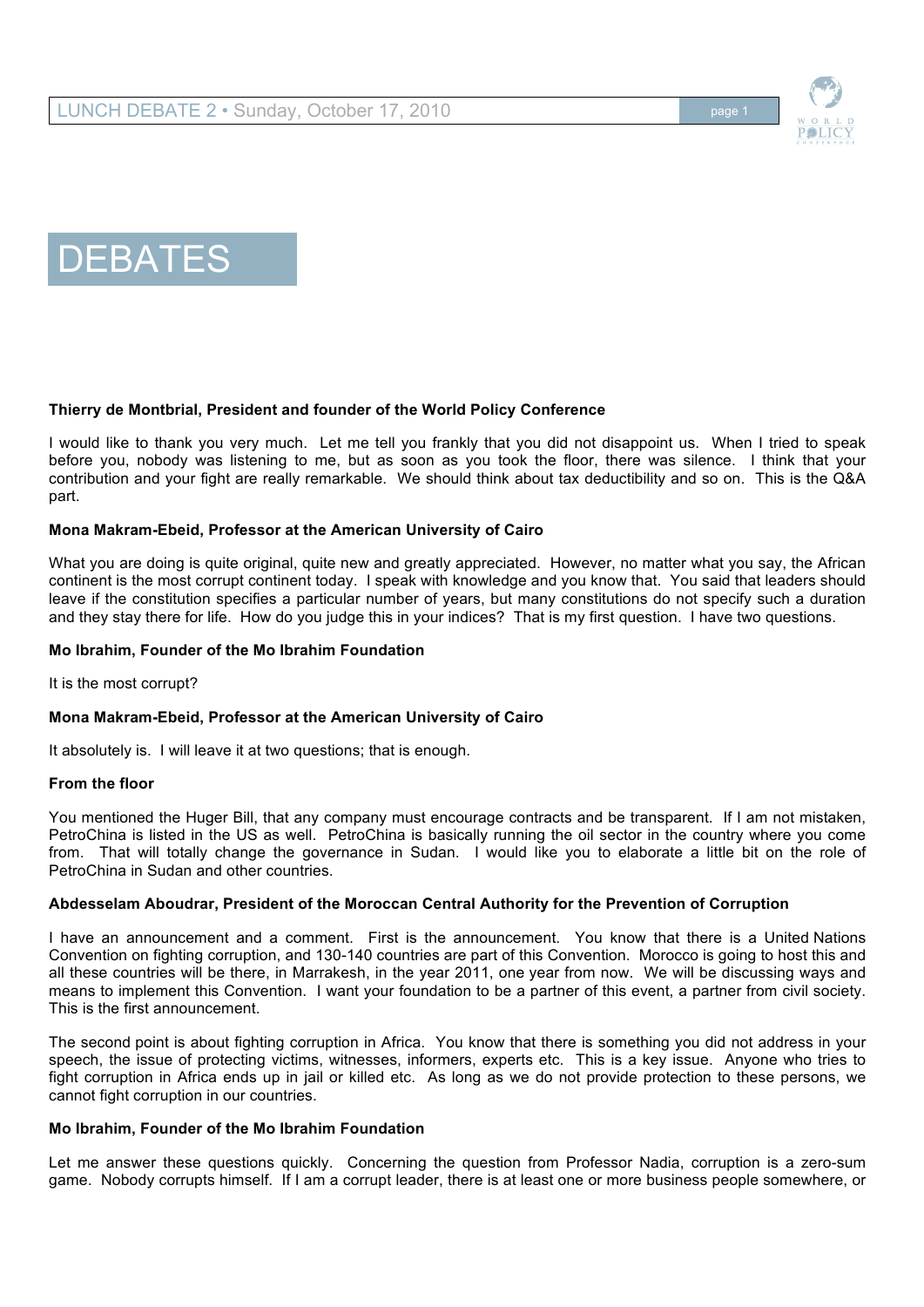

Governments somewhere else. Otherwise, there is no crime, no corruption. What does it mean? We say Africa is very corrupt. Where are those partners? Europeans, Americans etc are equally corrupt. I reject your statement. We are all corrupt together, unfortunately. That is a scourge, something we really need to tackle.

Let me tell you something else. There is a myth about doing business in Africa. When we started to do our mobile operations in Africa, on the first day we had a Board meeting and we had a very powerful Board. We started as a very small company, but we had people like Sir Gerry Whent, who was the founder of Vodafone, one of the biggest mobile-phone companies in the world. I had Sir Alan Rudge, who is Deputy Chief Executive of British Telecom and who is the most senior engineer in the UK, in the Royal Society etc. I had Dr Salim Salim, who was the Secretary General of the African Union for 12 years. I had a lot of senior people.

At the first Board meeting, we said we would not pay a single dollar to corruption. I ask the question; how did we do that? Any company in the world can make a statement like that: 'We will not pay a single dollar to corruption.' Then they go and pay, because they have not put the policies and procedures in place that will not stop corruption. If you speak to the Board of Siemens, they say, 'Oh, we would never do this; we are fighting corruption.' However, I would say that everybody knows what Siemens has been doing.

What we have done is different. The Board said, 'The only way to stop this and help your people is, you have to support your Chief Executives with intent. Those are the people who come under pressure, not you over here in Headquarters.' How did we support the people on the ground? We said that the whole Board must sign for any payment or cheque of USD30,000 and above.' It is a simple device. The Board is so committed. They are willing to work on Saturdays, Sundays and Christmas Day. They say, 'Here is my home phone number, the number for my boat and plane, my mistress's phone number. Whatever number you want, here it is and you contact us if you need anything.' That is the kind of support we have from a wonderful Board.

Nobody dare ask us for a bribe. It is finished. We managed to build 15 operations in 15 countries and we are the largest tax payers in 10 countries in Africa, without paying a dollar in bribes. It works. It can be done. That is what we did to build our business. That is the question about corruption.

I will deal with the question on Chinese companies. The law in America applies to all legal companies in the US. I am not one of the people who believe in demonising China, saying that China is evil. I do not think so. I love Chinese food; I have many Chinese friends. I did business in Hong Kong some time ago. Africans have no problem with the Chinese or anybody else. Also, note that China was not involved in slavery and was not involved in colonialism, so we do not have a bad history with China. They are welcome to come and do anything.

However, we also have expectations from China and I asked the Deputy Prime Minister yesterday to really enforce similar laws on Chinese companies, regarding transparency. It is not good to say it is a private or Government-controlled company. The country has laws; we have to respect it. Because of that, we need transparency. That is the way to stop everybody from running amok. We have the spotlight on the Chinese, but we are not asking the Chinese to do anything different from what we ask the Europeans to do. Actually, I love the Americans; they have done it. Somebody said the other day that they trusted the Americans; they will always do the right thing, after they have tried everything else.

# **Stuart Eizenstat, Partner, Convington & Burley LLP**

I really applaud the emphasis on corruption as a matter of governance and I want to tell you some personal experiences and then give a recommendation. In 1977, when I was President Carter's Chief Domestic Advisor in the White House, I drafted and negotiated the Foreign & Corrupt Practices Act. 25 years later, when I was in the Clinton administration as Under-Secretary of State, I negotiated the OECD Anti-Corruption Convention.

I have a couple of comments. First of all, one of the things that has begun to make the OECD Convention somewhat meaningful – and I underscore somewhat - is peer review. We ask the countries that have committed to the OECD Convention to subject themselves to peer review in terms of global implementation. I have to tell you that not all countries have been willing to subject themselves to peer review and that implementation is very uneven. It is less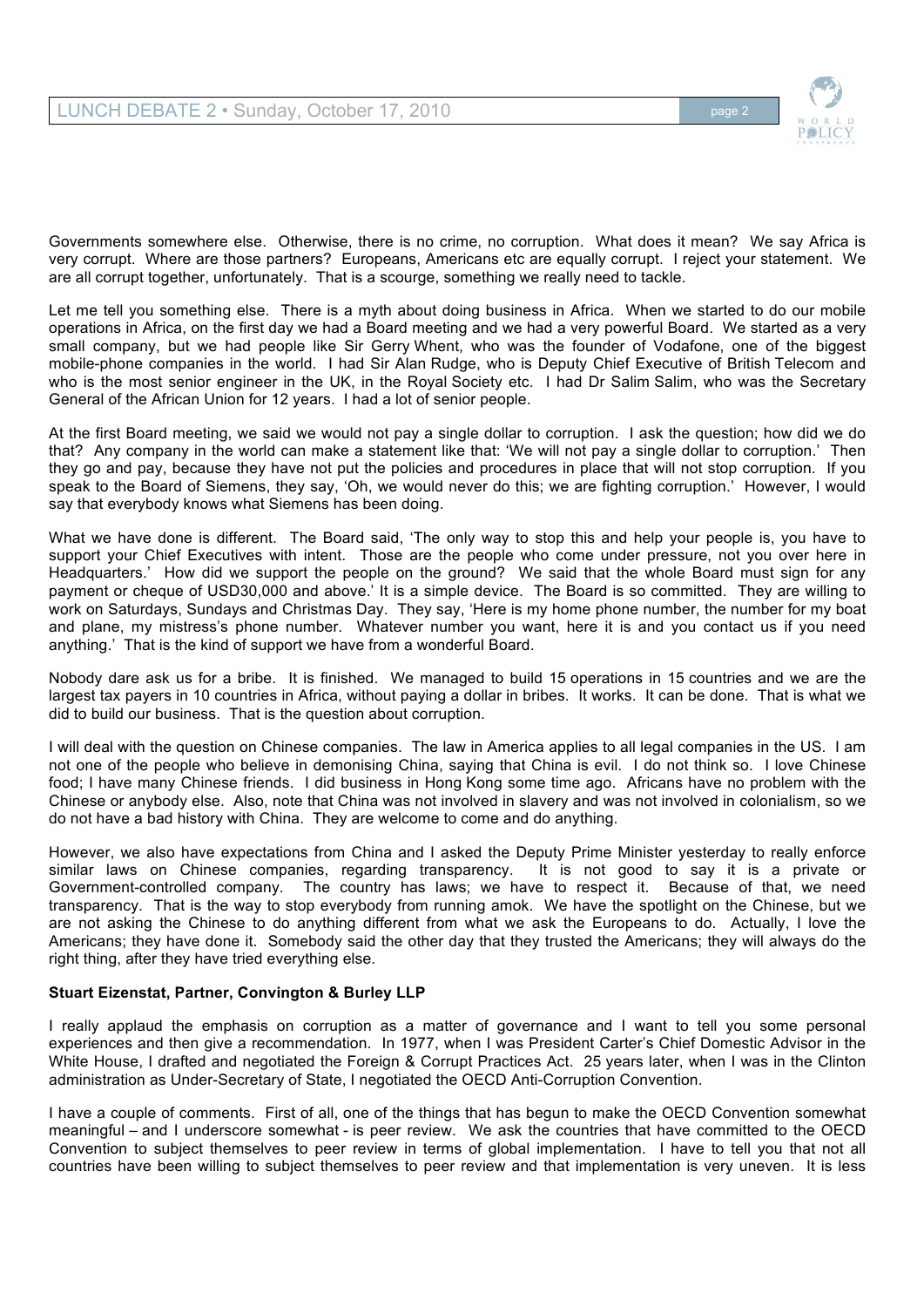

than uneven with respect to emerging countries. There are two sides to every bribe: the recipient and the donor. If the laws are tough in the donor countries, it is much more difficult and this will help Africa greatly.

I want to give one concrete example of what companies can do. I am on the Board of Alcatel Lucent. When he came in, Ben Verwaayen was faced with a major anti-corruption charge, which preceded him and which is public. It was by the US Government under the Foreign & Corrupt Practices Act. What he did was great; it relates to the USD30,000 limit you were talking about. He eliminated all agents dealing in developing countries, including Africa, because it is the so-called commissions by agents that really lead to the corrupt payments. This is something that I would also urge you to do. Again, I applaud your emphasis on this and the foundation, but this is a very concrete step, to urge companies to do this.

## **Mo Ibrahim, Founder of the Mo Ibrahim Foundation**

Thank you very much. I think this is a wonderful contribution and again, it offers some tips for all the Chief Executives sitting here on how to fight corruption, if they are serious. In answer to your question about the victims, the whistle-blowers, I am actually going to describe what is happening to us in a wider context. The world around us is changing. The role of non-state actors is really growing now. The world is no longer really run by Governments. Yes, they play an important role etc, but we have discovered that the non-state actors are very powerful. The people who are really lobbying Governments, creating mass movements and dealing with others is amazing. This is of course because of communications, the Internet etc. We need to get out of this box of thinking that policies are made in Whitehall, the Elysées or somewhere else. Those people are susceptible to tabloid headlines, what is in the nine o'clock news and what people are demonstrating about in the streets. I was talking to a British Minister and he said, 'You know, Mo, our power is shrinking; I sit there, I see our power shrinking day after day after day.'

I am coming to the issue of what is happening. There is an informal network, with all these non-Government players. What we do is, in a situation like this, we offer situations. There is a Kenyan guy, for example, who is a famous whistle-blower. We took him to Oxford University and offered him a scholarship to study there, so he would be a bit safer. If somebody really did raise an issue, we will all come to help these people. We all work together. We work with Bill Gates, Agrad and the Green Revolution. We do different things, but we all come and support each other. You would be surprised; I am having dinner tomorrow with those guys. It is how we all work together to support each other through this informal network.

We prefer to support those people through informal networks. The problem is, if it is someone like Mugabe, for example, who is a dissident and the British Government refuses to help, he will immediately secure a British agent. People are labelled as French agents, British agents and Russian agents. We do not want that. The informal network, civil society, have a role to play. I do not have the resources to do it. If you look at the people giving aid around the world, we are doing more among ourselves than all the development budgets of all these great countries.

The whole emphasis is now moving towards this. The rise of civil society is a very important phenomenon. Many people do not know that. This is changing. Communication is changing Africa. Civil society is very strong and growing. That is what we say; please, if you want the friendship of African people, respect the African civil society, the African people. Do not build friendships with the actors who are here today, gone tomorrow and leave you high and dry. Be careful of the Mobutus, of the Idi Amins, Abachas and all those criminals. They will go and then you will be held responsible for their actions.

### **Thierry de Montbrial, President and founder of the World Policy Conference**

I think it would be very helpful if you could give us your definition of corruption. Most of us, if not all of us, admire you very much for everything you have said and also what you have done, which is more important. Where does corruption start? A world without corruption, with a zero level of corruption, would be like the French Revolution without Robespierre, if you see what I mean. It is a little provocative, but I think it is an important question.

### **Anil Razdan, former Power Secretary, Government of India**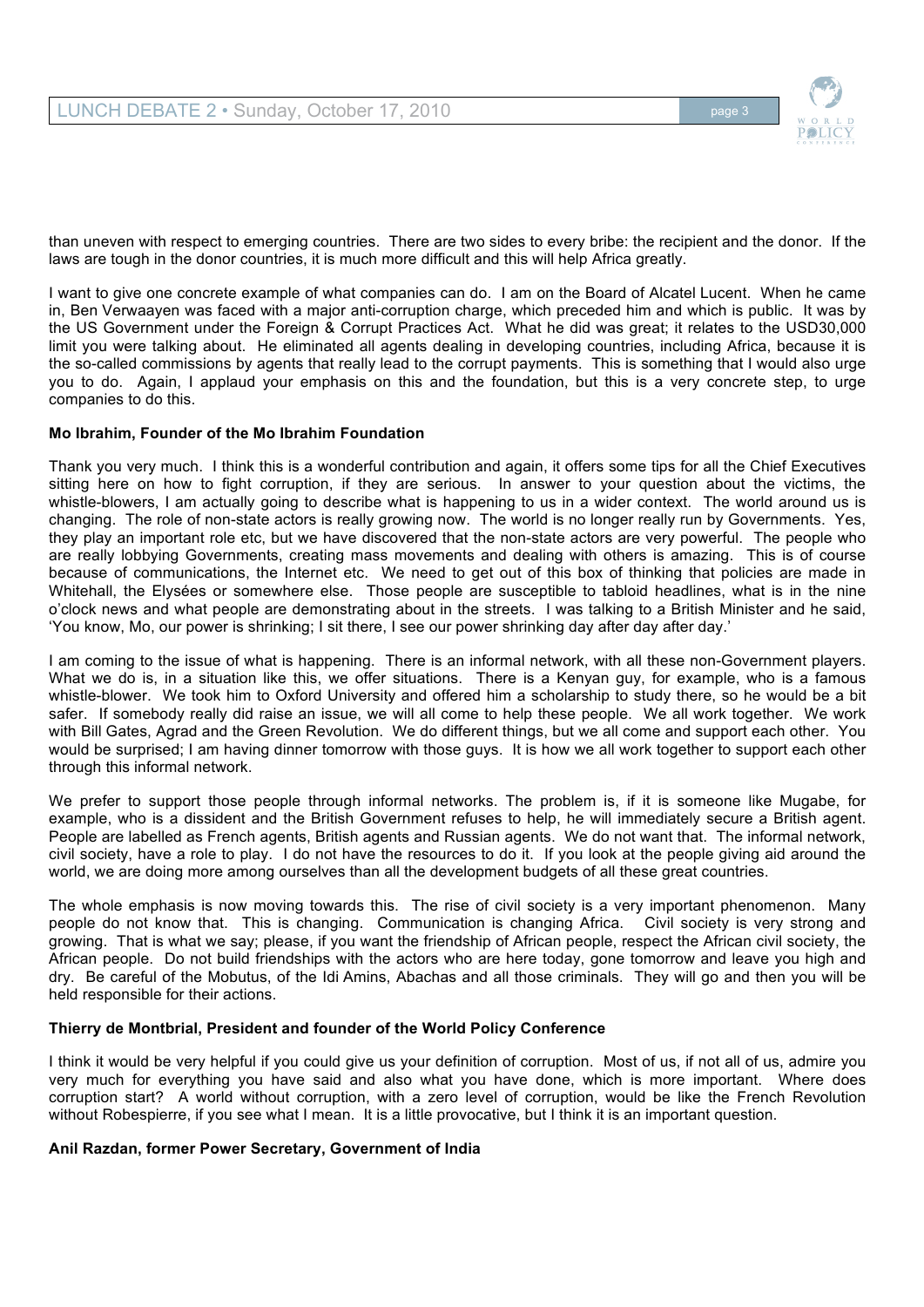

It is a very laudable objective and a very laudable scheme. I see that you are supporting transparency and fair play. However, I find that there is one inherent contradiction in the selection of the awardee. You yourself mentioned that the whole process is going to be very secret. The other relates to one of the criteria for selecting the awardee. This is that you would be monitoring the cases of injustice, crime, rape, maladministration. What is your system of reporting? What is the authenticity of the statistics that you are drawing up and from whom? In most countries in the region, it is that basic system that is lacking. How will the jury assess the data correctly?

# **Fu Ying, Chinese Vice-Minister of Foreign Affairs**

I want to reciprocate your kindness in asking me a question last night. We had a discussion at the table about the role of your organisation and after your speech, I understand it better. While admiring the important contribution you have made to make Africa cleaner, I am a bit worried as well. The assumption is that the African Governments are not doing their job and you need organisations like this to do the job for them.

Some of the questioners, though I do not remember all of them, even expect Chinese companies to play the role of the Governments of the countries they work in. I understand that most of the African countries have adopted the Western system, but the fact that there are still such serious problems in corruption is giving less incentive to China. China has always been reluctant to follow the Western system and the African experience is making it clearer for China that we should always try to build our own system. My question for you is; how do you see the future for African Governments? Some of them are strong; some of them are not strong, as you mentioned. What do you think the future is?

### **Mo Ibrahim, Founder of the Mo Ibrahim Foundation**

Vice-Minister, we are not taking over the role of Government, but you will agree that as citizens, we have the right to observe and to comment on what our Governments are doing. That is exactly what we are doing. We are not putting a gun to the head of the Government and saying, 'Do this, do not do this.'

Actually, we have no comment in our index and policy. We do not discuss policy; we do not discuss ideology. We do not care, as long as the food is at the table. We want to know how many roads have been built, how many schools, how many jobs and what the level of inflation is. We are interested in the facts and in what you were talking about yesterday, the quality of life of people. What are people living by? How many hungry people do we have? That is what we are interested in.

We produce a record of this information. That is all we do. There is no recommendation here to do this or do that. That is beyond our capacity and we cannot pretend we are a Government; we are not. We are helping all African people to have the facts. When you have facts, we all behave better. Is that correct? We need to have the truth. Truth is beautiful. Let us have the truth. We publish this; every number in our documents is referenced, with regard to where it comes from.

No single African President, except the Prime Minister of Mauritius, is happy about this. Everybody calls me and says, 'Mo, we are Number 10 or 11 here; we should have been Number Eight, not Number 10.' If you think so, okay; we are happy to sit with your people and go through any numbers here.' We sit with those people and not a single number is changed. We have no problem; if any number is wrong we will correct it.' These numbers are scrubbed. They have come from institutions and the data is open and referenced. I have no interest; my own country is Number 48. I do not go to the ENDUS Committee and say, 'How do you dare put Sudan at Number 48?' I cannot do that. 48 is 48: hard luck.

That is what we are trying to do. It is our right as citizens to do this. We are not pretending to be big Governments or anything, not at all. That is what we are trying to do, Madame. We are not interested in ideology. We are not interested; we are citizens. You have heard African leaders say, 'What about the Chinese models of government?' You and I know who says that and how many of them say that.

Our answer is simple. That is fine with us, wonderful, but if you really want to follow the Chinese Government bus, you have to be consistent. According to my knowledge, from my childhood, I have seen Chinese leaders wearing cotton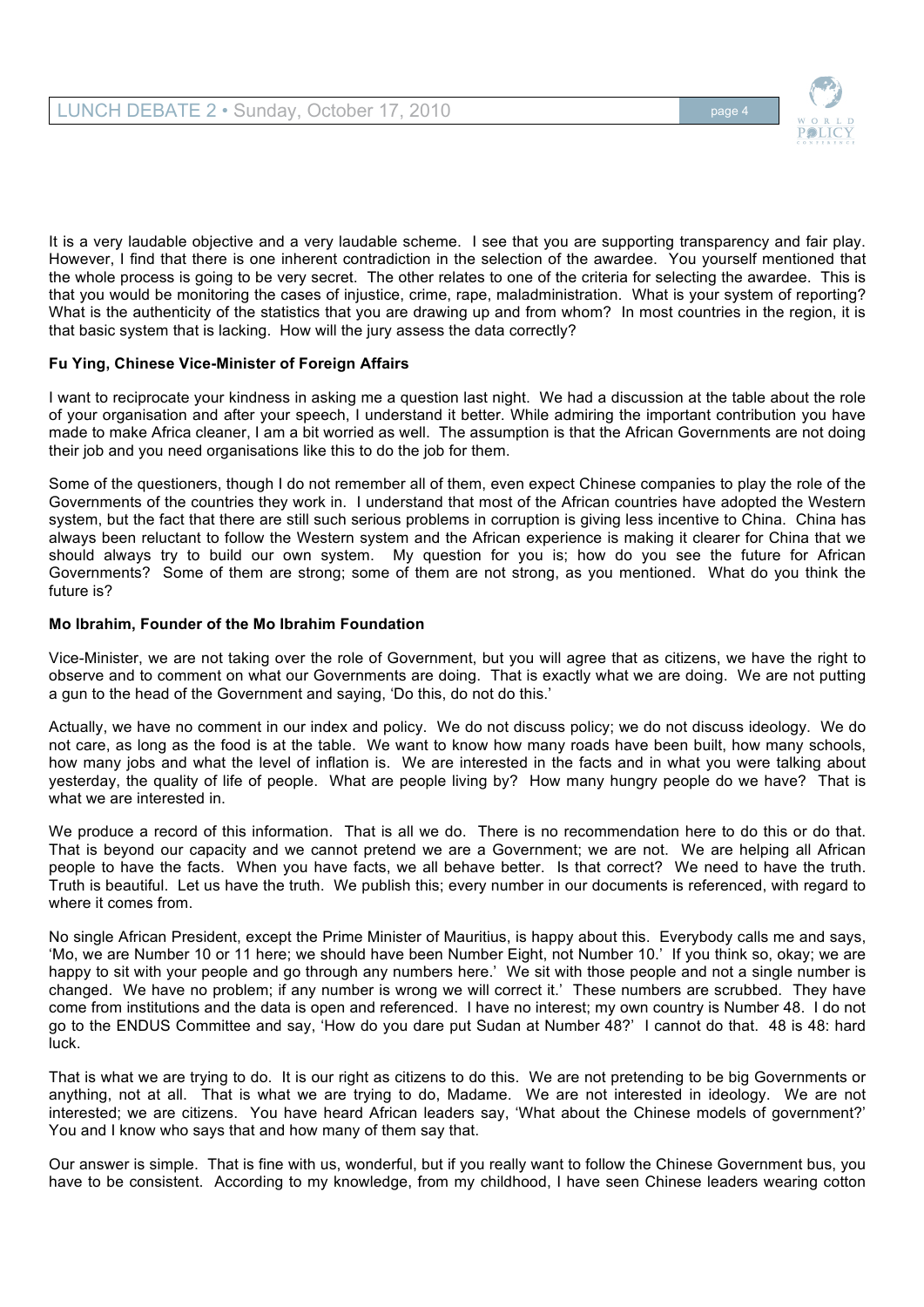

pyjamas and sandals, riding a bicycle to work. I say, 'Please take off your Brioni suit, leave your big limousine behind and get a bicycle.' Do as the Chinese do. The country is poor; we cannot afford these limousines, so do that.

By the way, I remember that every year, the Chinese grab some mayors and leaders, put them against a wall and shoot them, because they are corrupt. Mr. President, what about starting with your inner circle? Get a few of those guys and maybe some people from your family and shoot them every year, to show us you are serious about corruption. That is what the Chinese do. What is the Chinese model? That is part of the Chinese model. If you want to do this, operate the whole Chinese model and we are happy with that; we have no problem. Produce another China. Regional economic integration is a big issue for us in Africa, with regard to producing another China, but hopefully this can be achieved. That is the question about the Chinese.

The gentleman asked about the numbers. All the numbers are coming from these sources. It is absolutely open, above board and referenced. We invite anybody to come and check it. If anybody has an issue, we are happy to respond to it. The decision of the awarding does not depend on this index. That is only one input of the index. Chissano was selected to have an award. Why was Chissano selected? In this citation, he gave a comment. Mozambique is quite low on the index; I am not sure. It is probably 30-somehting. IT is quite low. However, the President wanted to have a prize.

Here is a President who had come to power when there was a savage civil war in the country and he stopped that. He extended his hand to his enemies. Renamo was a very savage organisation, funded by the racist regime in South Africa, if you remember that. He said, 'Please come and fight us in the ballot box. Stop the killing. You are destroying the country.' Those guys came and fought. He introduced democracy and invited the enemy. Conflict and wars are killing us. See what is happening in Darfur, what is happening in Somalia. We want to end those conflicts, destroy Governments. He did not even finish his term; he left.

That is a great act of leadership. Look at Mandela. I do not need to tell you what Mandela did to transform his country peacefully etc. There is the President of Botswana. This is one country that shows that you can use your resources to benefit your own people, not you personally. I have a short story that Kofi Annan told me the other day. When they started the African Union and Haile Selassie was meeting people at the airport, the President of Botswana arrived. This guy was waiting at the gate. They blanked him; people coming from first class said there was no President Masire. They rolled up the red carpet and went. The Emperor left.

Then at the end, this guy came. He was actually flying economy; he was sitting in the back of the plane. When he came, there was no reception; there was no party, there were no official cars. They said, 'Shall we call you a taxi?' When I asked why he did that, he said, 'We took a decision that this is a poor country; we will fly economy class.' We will have to live like our people. It does not matter if you are President or Vice-President. That is astute. Botswana is no longer a poor country. Those people changed their country; we need to celebrate that.

That is the criteria we are choosing. With regard to secrecy, this is a committee. You have to understand that people need to debate among themselves. We are talking about people; this President acted cleanly, that one did not. Those people, as human beings, need to be free to say what they think. If we publish the minutes and in these minutes, somebody is accusing President X of taking bribes, or somebody says, 'I heard this guy is doing this,' those guys will be sued. You cannot make a committee like that work unless you have to respect the committee charity.

What we need to do is we have to make up the right committee. As I said, our committee has Mohamed ElBaradei, an African and a fantastic guy. He is the Head of the Atomic Energy Commission; he is from Egypt and is an African. There is Kofi Annan from Ghana, Secretary General of the United Nations. It has Mary Robinson, ex-President of Ireland. It has Graça Machel, a wonderful woman from Mozambique and wife of Mandela. These are the kinds of wonderful people who are on it. There is no committee in the world that has more credible people than this group of people. Then we put it to our processes people and we make the decision. That is how we work.

### **Thierry de Montbrial, President and founder of the World Policy Conference**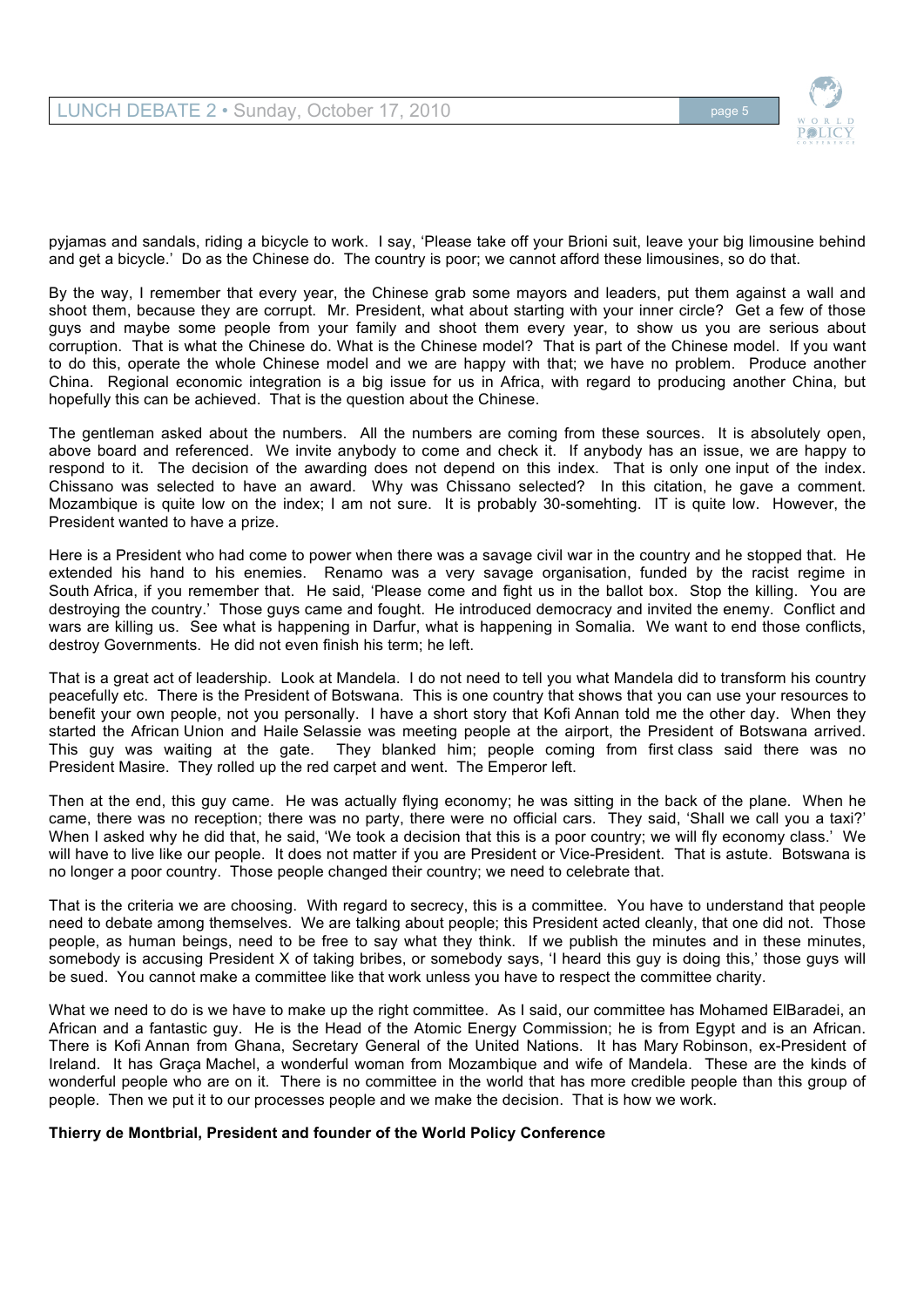

I will repeat my question. What is your definition of corruption? I would like to add a footnote. These sorts of meetings are not fun if you are not a little bit provocative, so I will be a little bit provocative, if you allow me. In this meeting, someone told me that one problem with governance is that it is often the very rich people who tell the poor people how to restrain themselves. You may be a bright CEO earning tens of millions of dollars per year, plus golden parachutes and all these things, which are totally legal, so they are totally transparent. It is very easy for them to explain to someone who earns USD10,000 or EUR10,000 per year, or USD20,000.

# **Mo Ibrahim, Founder of the Mo Ibrahim Foundation**

That is a lot in Africa.

## **Thierry de Montbrial, President and founder of the World Policy Conference**

I go beyond Africa. It takes us back to the very definition of corruption. It is very easy for rich people. I have often observed in my life that it is often the rich people who tell the poor people how they should behave. That is why it is so important to have your comments. I will take two more questions. They are from Ambassador Park from Korea, Philippe Moreau Defarges from Ifri. Then there will be a last comment from Mr. Kerdoudi and that finishes it.

## **Ambassador Park Heung-Shin, Korean Ambassador to France**

First of all, I would like to pay my greatest respects to Mr. Mo Ibrahim. This is for your noble effort to change Africa from top to bottom and to improve the governance to facilitate development in Africa. I actually share your point of view about changing the governance from top to bottom, but there is another way. There is change from bottom to top.

I think Korea was lucky to have a dictator with vision. He was a dictator in the 1960s and 1970s, but he was less corrupt compared to other leaders in developing countries. He had a vision. You are lucky to have a good and enlightened dictator. However, at the last moment, he wanted to continue his dictatorship, so unfortunately, he was assassinated by the people. The simplest thing is change from the bottom.

Korea has no natural resources, so I think the asset for Korean development was human resources. The point was education. While you emphasis the change from top to bottom, there is a need for parallel assets to make people more educated and more prepared for development. Do you have any projects to provoke change from the bottom?

### **Philippe Moreau Defarges, Ifri**

Mr. Ibrahim, you mentioned two names, Mr. Mandela and Mr. Kofi Annan. These are remarkable men, but they are not very good managers. What did you do with these guys, especially Mr. Kofi Annan, who was a failure concerning the management of UN affairs?

### **Jawad Kerdoudi, President of IMRI**

I would first like to tell you that I am very happy with the efforts you are making, because corruption in Africa is a disease, a very major disease. Do you think that education can help? I think if we improve education in Africa, then perhaps corruption will be less? In Morocco, the law is corrupt. When people are not educated, they pay to have papers etc, but when they are educated, they do not pay. What do you do in your foundation for education? Thank you.

### **Stella Mabudra, Head of Anti-Corruption Agency, Morocco**

I am Stella Mabudra. I am Head of the Anti-Corruption Agency in Morocco. First, regarding the definition, the international definition, is that corruption is the misuse of power or of a mandate, for private gains. Secondly, I want to respond to the comment from the gentleman about peer review. In the mechanisms of the United Nations, there are two mechanisms for the implementation of this. One is assessment by experts and the second is the peer review. In 2-3 weeks, Morocco will be subject to an assessment by experts coming from South Africa and from Slovakia. We are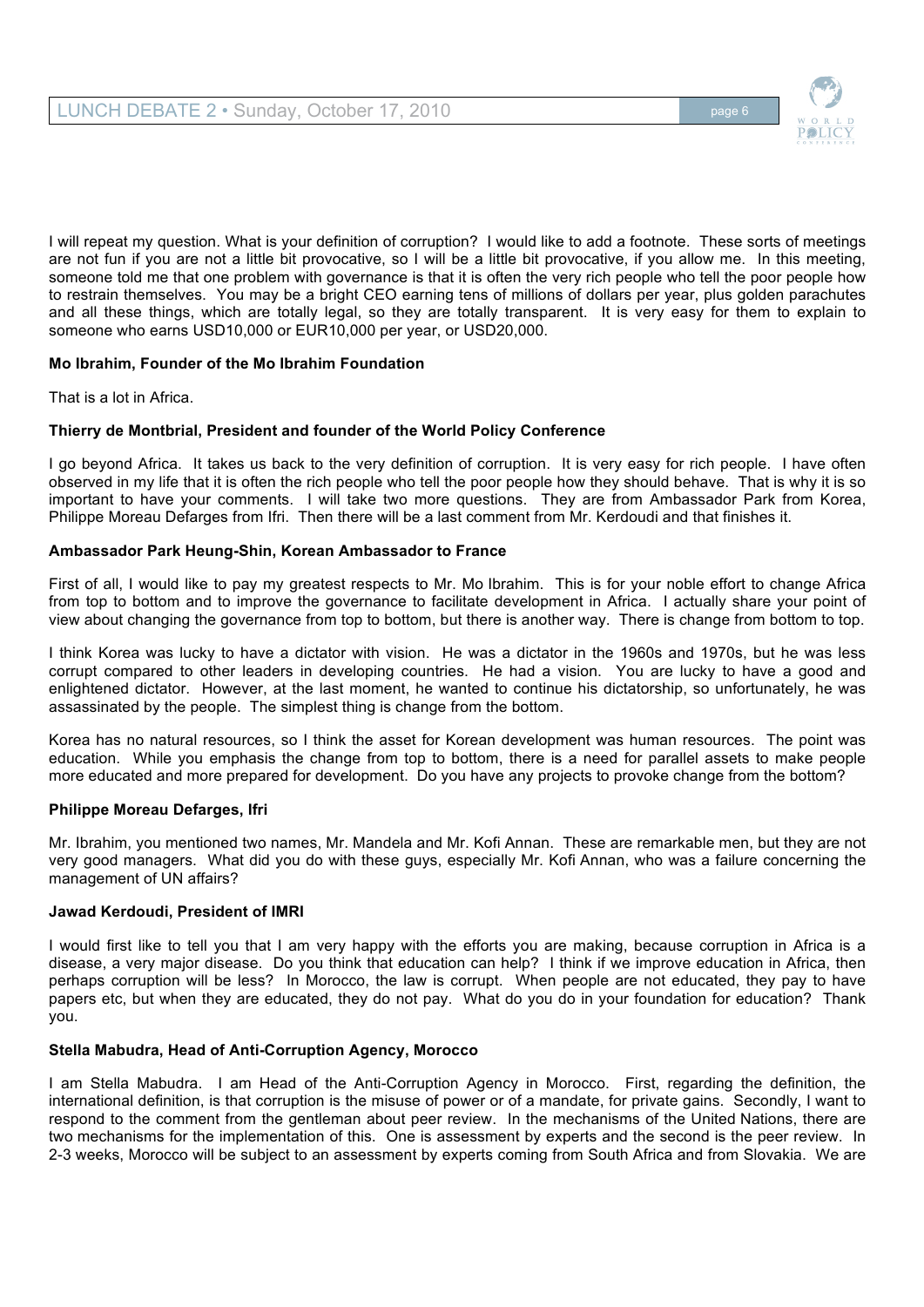

not in good shape with South Africa. Morocco is very poorly-ranked in all the indices, but is willing to make progress and is ready to be assessed by peers and by experts.

## **Mo Ibrahim, Founder of the Mo Ibrahim Foundation**

I will look at all these questions. To start with, there was a little bit of confusion about corruption and governance. Corruption is not governance. As I said, it is one element out of 88 elements, so we must deal with it in the right way. Education is an issue; health is an issue. What about management of the economy? What about what is happening in the economy? What is happening with regard to human rights? What is happening with regard to gender issues? How long do girls stay in school? How many cases of rape are there?

All these are important issues of governance. Somehow, there is always this tendency, when we speak about governance, to only speak about corruption. We spent 30% of the time at this meeting talking about corruption. Actually, it is one of 88 parameters, so let us deal with the whole situation.

There is the question of benevolent dictators. What if you have a benevolent dictator who is a very good man, who is dedicated to the people and does this and that for them? That is fine; this country will score very well in education, health etc. Look, Cuba has one of the best health systems in the world. That is correct. If we are marking Cuba, we will say that they have one of the best health systems in South America.

That is fine. However, if you mark them on human rights and democracy, they will have a very low score. It is about balances and checks and people judge, as to whether they are better at doing this or that. Is Singapore a full-fledged democracy or not? This is question for people. However, they have been very successful economically; it is a safe place etc. We present the whole picture, but we do not judge; we are in Africa.

However, you have to look at the whole picture and then pass your judgement. What is more important for me is fine, but we need to be open and honest about measuring. It is not one area; it is not just democracy, it is not just corruption. It is not just human rights; it is not just economic development. It is not just education. It is all of these things. I think this is the right way to approach the issue of judgement.

The question of education raises a number of things. I will tell you exactly what we are doing in that area. We have a number of scholarships. We have a full MBA at London Business School, which as you know is Number One in the world. I am biased because I am a member of the Board of Trustees at London Business School, but we score Number One. We are Number One. Check the *Financial Times* (FT). We have a full MBA at the School, at the School of Oriental and African Studies (SOAS). We have a big programme; it is all for Africans. People look at doing big programmes at the relationship between the rule of law government and government. They consider which comes first, what effects what etc., using all this information and this data. We have summer schools given by SOAS staff in Africa.

In Egypt, in the American University, where Nadia works, we have four scholarships. In Sudan, we have 120 women, from Darfur and from the South, not from the North, where I come from. They are from the South and from Darfur, the areas where there are conflict. They are going to universities and the Foundation deals with all their costs, fees, food, housing etc. We are doing that as well.

This year, there have been no prizes, as you are probably aware. What we have done is, we have negotiated senior fellowships, some kind of mentorship programme. I agreed to work with Pascal Lamy, Head of the World Trade Organisation (WTO) and Donald Kaberuka, the Head of the African Development Bank. There is also Abdul Ajani, the Head of the UN Economic Commission. They will personally mentor promising young African leaders.

We are looking at people who are certified, 40 years old and very successful, with leadership material. We are going to put them working with those leaders for one year, working with those leaders in their fields 24 hours a day. They will be sitting in their laps. They need to attend all the meetings and to know everything that is going on to acquire all these skills. We are funding 40 fellowships over the next 10 years, though we did not give an award this year. That programme will continue and we will add to it.